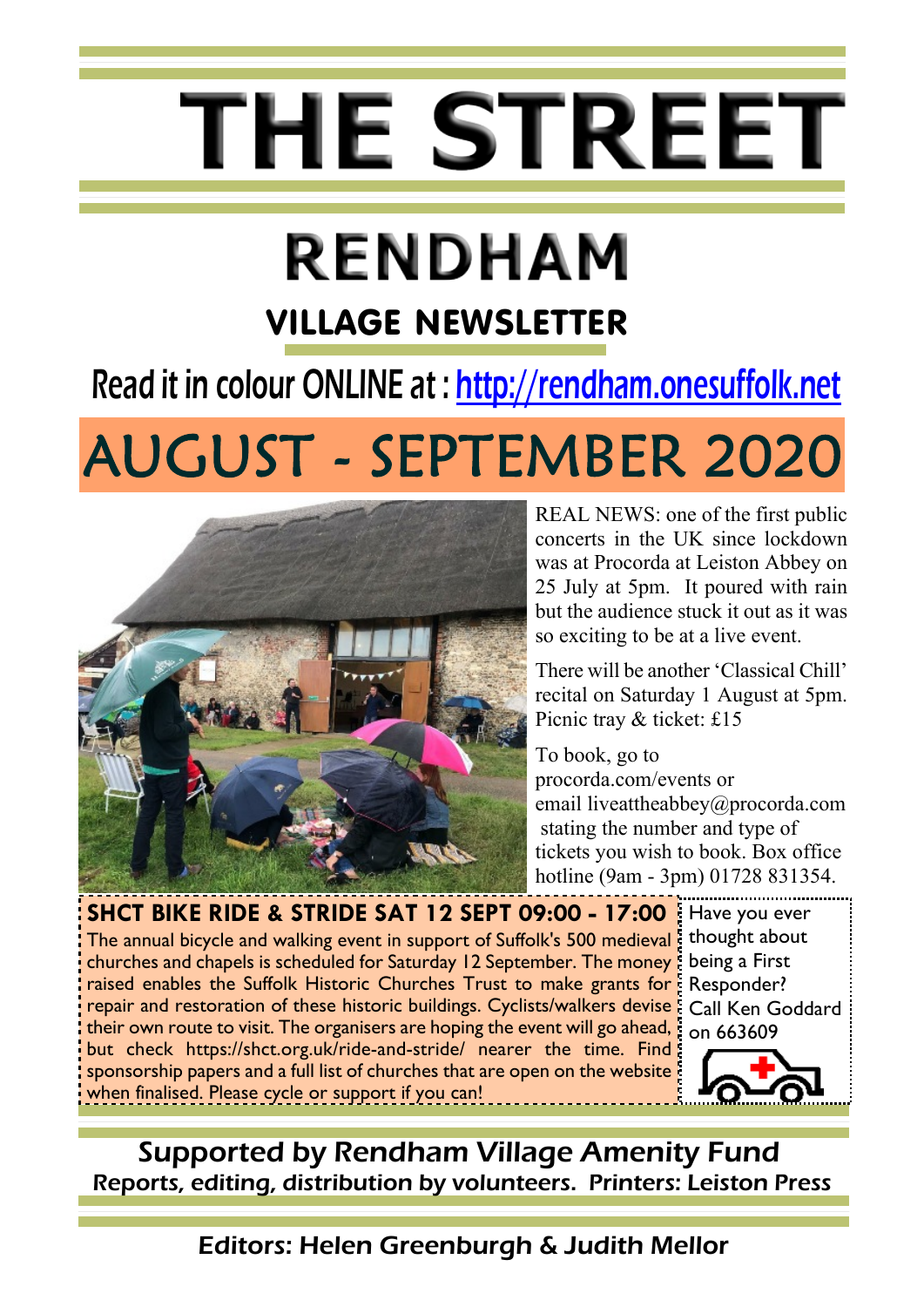#### **RENDHAM PARISH COUNCIL NEWSLETTER**

Due to the Covid 19 pandemic the Parish Council meeting was held in the open air on the Knoll with everyone bringing their own chair. It worked well and the rain held off till the end of the meeting. Hopefully we will be back in the village hall in September.

#### **Resignation of Cllr. Oaksey**

Should anyone be interested in filling the vacancy left by Cllr. Oaksey please contact Parish Clerk Chris Salmon

#### **Rendham Village Hall**

RVH applied for the COVID-19 Business Support Grant (retail, hospitality and leisure) and were immediately granted £10,000. They have joined Community Action Suffolk to be part of a network in order to keep abreast of relevant issues that unfold and pertaining to village halls at present focussed upon COVID-19.

Priority is now to begin the process to safely open the village hall as lockdown eases and in accordance with the extensive guidelines that have been issued. In essence, there is no one size fits all, and there are extensive measures to be considered, risks assessed, decisions documented and implemented. At that point, they can self-certify COVID-19 secure, inform their insurers and re-open.

To achieve the above, they are arranging a series of committee meetings to comprehensively discuss the responsibilities that they have in this process. At this time, they believe that September is a realistic target to aim for opening. Two of their regular users that instruct Pilates have intimated that they would like to restart in due course and in compliance with their relevant umbrella associations. The outside painting is still scheduled to commence and the repairs to outside window frames have been done. The ceiling insulation has not been progressed at this time because the survey appointment had to be cancelled during lockdown.

**District Councillor** Maurice Cook sent the following report, full report available on the village website

- Supporting our market towns
- Communities and supporting residents
- Grants, funding and business matters
- Environmental Health
- Operational updates

**County Councillor** Stephen Burroughs sent the following report, full report available on the village website

- New plan sets out how Suffolk will prevent & respond to COVID-19 outbreak
- Suffolk's resilience partners continue to provide PPE equipment
- Temporary relaxation of concessionary travel arrangements in Suffolk to end
- Looking after the vulnerable is top priority
- Improving Suffolk's wellbeing & mental health with a simple 'thank you'
- Joint statement from Sizewell C Joint Local Authorities Group acceptance of DCO
- First business benefits from council's free solar panel scheme *cont'd….*

For more info about the Parish Council contact Chair David Willett or the Parish Clerk, Chris Salmon on rendhampc@gmail.com **Next Parish Council meetings 7.30pm RVH Monday 14 Sept, Monday 9 Nov**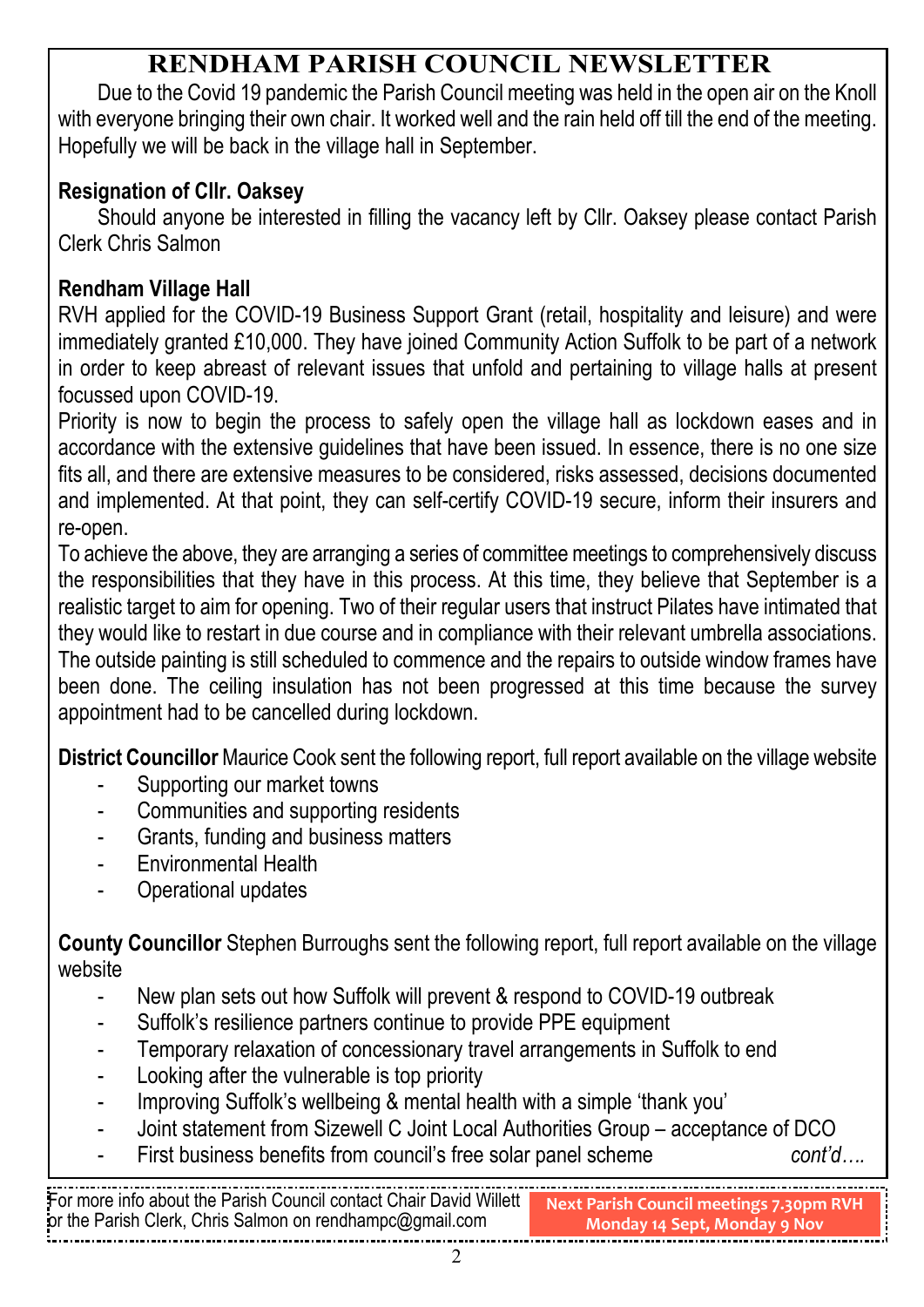#### *(RPC Newsletter cont'd)*

#### **Rendham Village Website**

Changes are currently being made to the website to make it more Accessible for the disabled. The changes will take a little time but Chris Salmon webmaster is working as quickly as possible. Currently you may see a small icon on the left hand side of the screen which when clicked allows you to make changes to the size of the lettering and make a change of colour.

#### **Village Red Telephone Box**

Once again, we are being asked whether to keep the red telephone box for making calls, or whether we want to take it over and use it for another purpose. The Box is in poor condition. Other areas have used it for other purposes such as a library. In the past we have argued that because of the poor mobile signal/reception it should be kept for at least emergency use. The PC has to send its response by the 3rd August.

#### **FRIENDS OF ST MICHAEL'S CHURCH RENDHAM**

The Friends of St Michael's, a secular charity established in 2009 to raise funds to help preserve the fabric of the church, has decided to take the required steps to wind up the charity. The residual capital of the charity is about £6,000 and it will be transferred to Rendham Parochial Church Council with the stipulation that this money should be used on the fabric of the building.



Watercolour: Tory Lawrence, 2012

Of the approximately £50,000 necessary to undertake the 2009-14 critical restoration project, £40,000 was raised through the Friends of St Michael's. The Trustees' role has been to help keep St Michael's Church as part of Britain's built heritage by focussing solely on preservation and conservation of Rendham's historic building. We thank all those in the village and beyond who have helped put the church on a more stable footing by supporting the Friends of St Michael's. *Helen Payne, Chair, Society for the Protection of St Michael's Church Rendham*



#### **JUNIPER BARN NEWS**

We are very grateful to the Fete team for lending us a marquee which is up on the grass behind the barn and so the indoor/outdoor café is now open from Tuesdays -

Saturdays, 9.00 am - 3.00 pm for breakfast, light lunches, coffee/tea and cakes with a smaller, but no less delicious menu. Saturday is 'brunch day'! Please ring 01728 663773 or email through the website to book a table.

The shop remains fully stocked with everything that we have been supplying during lockdown, including a wide range of summer fruit and veg, fresh meat and cheese, and we continue to do deliveries.

Keeping our staff and customers safe is our priority, and we are following Government COVID-19 guidance. We do thank all those who have supported us so loyally and look forward to seeing you soon.

**Geoffrey and Katie Boult** 

[www.juniperbarnsuffolk.co.uk](http://www.juniperbarnsuffolk.co.uk) 01728 663773

#### **PARK THANKS**

Due to current rules Paul and Lisa are unable to open the pub, but I would like to take this opportunity to thank them for their support to PARK over the years, and wish them well.

Lynda Newson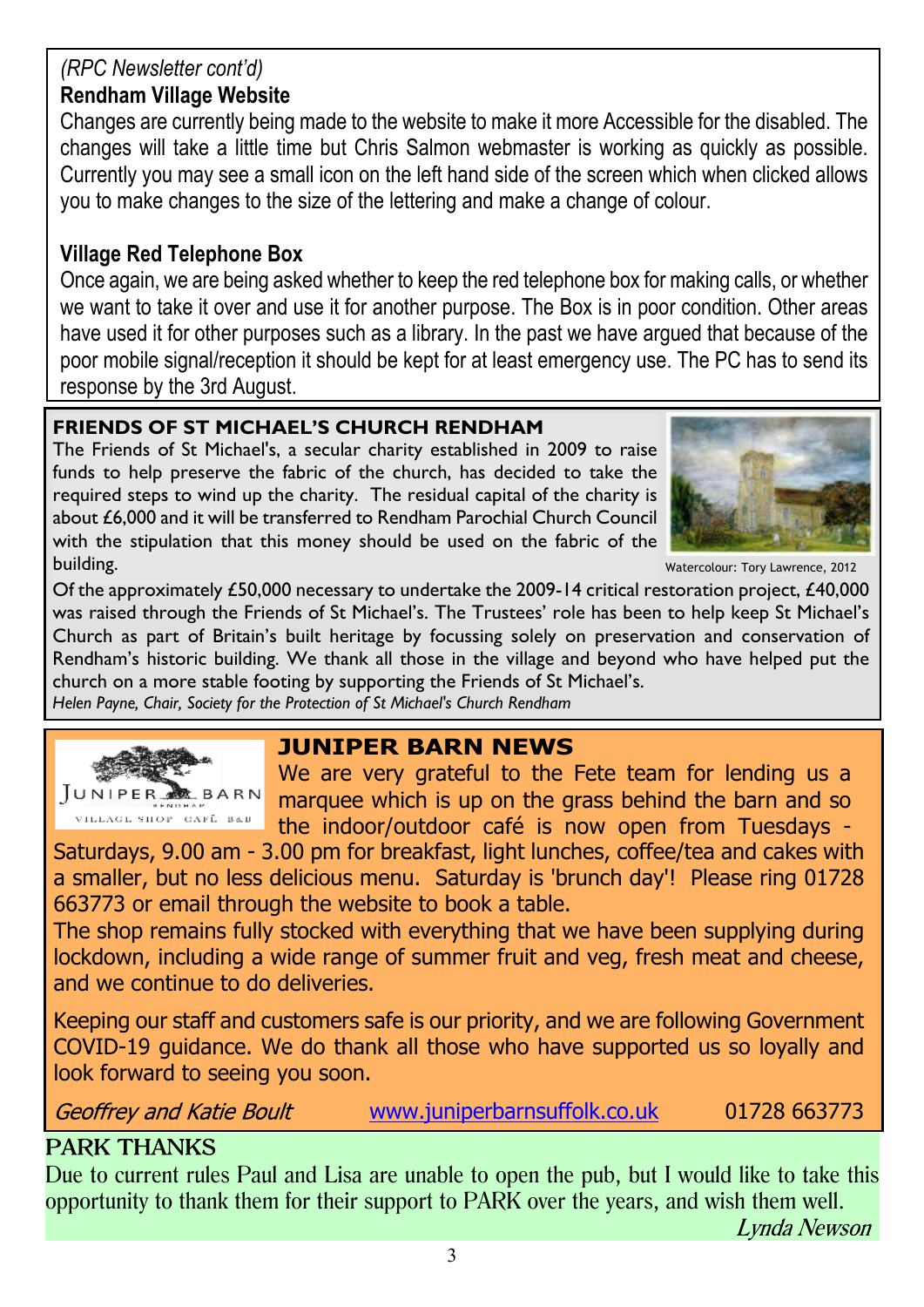#### **RENDHAM VILLAGE HALL**

#### **Rendham Village Hall All Our Yesterdays and Today**

Raising funds has been a long standing task for village hall management committees. Around this time in 1973, an initiative was started in Rendham to collect waste paper from residents in order to sell it at the then going rate of around  $\mathcal{L}14$  a ton.

The intention was to collect it from villagers once a month, in a cart and for it to be stored. A notice was put up in the village shop asking for volunteer collectors and an appeal for the offer of a building to store the collections. There were no volunteers but the offer of a storage building was received. Residents were invited to deposit their waste paper at the store at specified times. The result was 1.75 tons of waste paper subsequently sold at  $\pounds$ 10 a ton realising  $\pounds$ 17.30p for village hall funds.

More recently, during the current COVID -19 crisis, our application for the small business (leisure) loss of income grant was successful and Rendham Village Hall received £10,000.

The Management Committee are now engaged in the process of making our village hall COVID -19 secure in order that we will be able to confidently reopen for community use.

*Denis Moore, Chairman Rendham Village Hall Management Committee*



THE ANNUAL GENERAL MEETING

of the Rendham Village Hall Management Committee

Rendham Village Hall Monday 24 August 2020 at 1930h.

At this time, the management committee are working through the requirements that will allow us to certify COVID 19 secure and allow us to reopen the village hall for community use. Until those requirements are met, this year's AGM will not be a public meeting. Therefore, if anyone has any issues or concerns that they would like to bring to the attention of the management committee, please write or email me and I will place them on the agenda and respond accordingly. The agenda will be placed on the village hall and community noticeboards at least 3 weeks before the meeting.

Thank you

Denis Moore

Chairman Rendham Village Hall Management Committee

#### FOOD BANK

Thank you to everyone who has donated to the Saxmundham food bank in the last few weeks, it has been very much appreciated.

If you have extra food you may like to donate, you can drop donations during their opening times to the Old Barclays Bank, 24 Saxmundham High St. Monday to Friday 9.30 - 2pm.

I am also happy to continue to drop there on a Friday am. I will leave a box on my drive on Thursdays after 8 August marked 'Food Bank'. My house is Sartoria, the 60s house on Bruisyard Road with the flat roof.

If you would like me to collect please email me after 8 August

on bdangelo@btinternet.com to arrange. THANK YOU!! *Brigitte d'Angelo*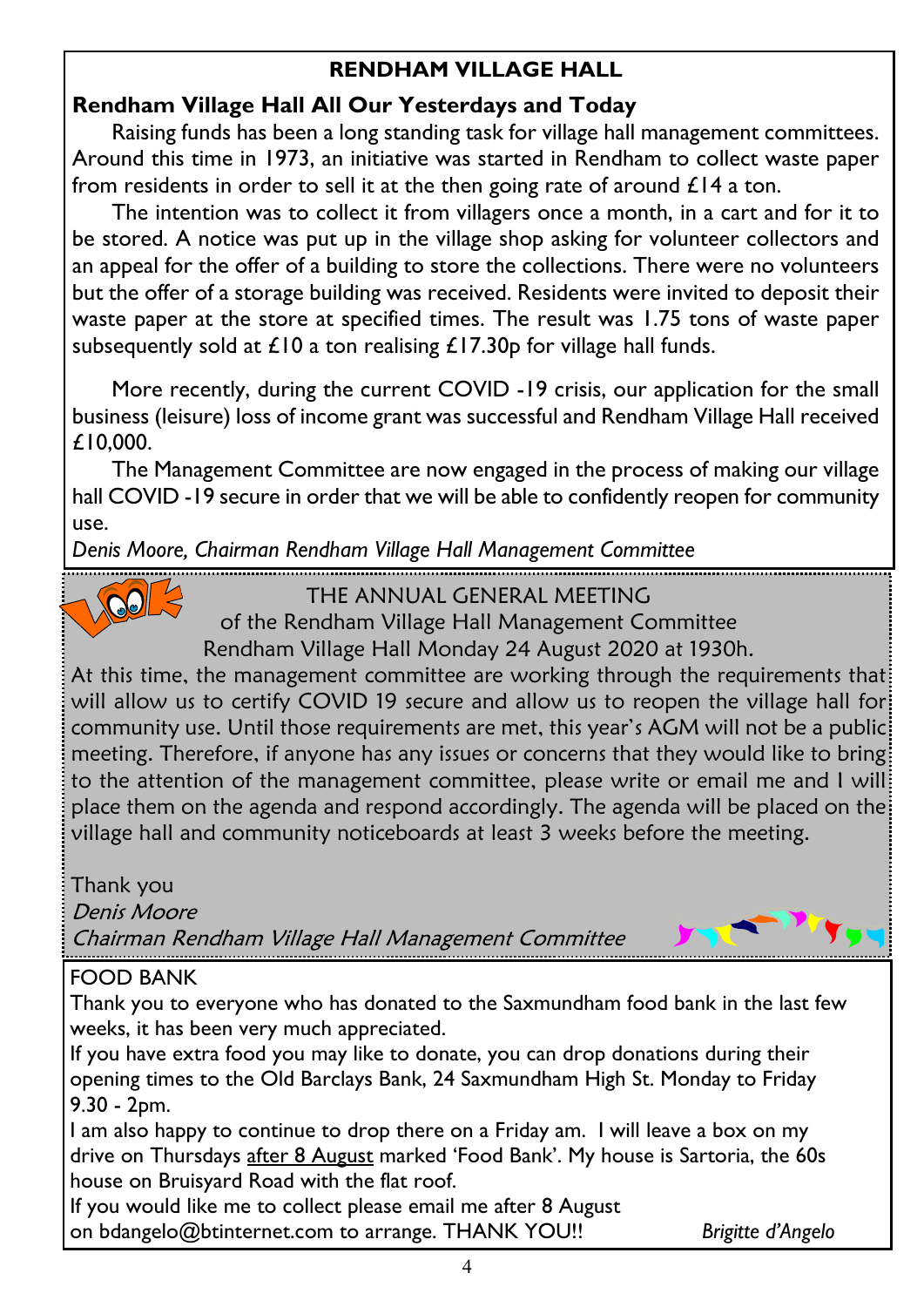#### **ST MICHAEL'S CHURCH RENDHAM CHURCHWARDENS' REPORT**

Our first service since the corona virus pandemic lockdown began, took place on Sunday 19th July at St Michael's and was conducted by Rev Martin Percival. Our grateful thanks to Albert Palmer who has put in so much work making the new notice board and for painting the church door. Also to Peter Addingham who has so generously volunteered to cut the churchyard grass.

As we all know, the Rendham Fete could not take place this year. But we look back at many happy and successful Fetes which have been a wonderful example of team work and good will, and now look forward to future Fetes when all these present necessary restrictions are over. *Churchwardens: Charles Seely, Frances Hill*

#### **RENDHAM CHURCH SERVICES**

Here is the pattern so far:

Badingham & Sweffling 1st Sunday of the month Cransford & Dennington 2nd Sunday of the month Bruisyard & Rendham 3rd Sunday of the month Benefice Service 4th Sunday of the month

**COUNCILLOR PARISH VACANCY** There is a notice on the

noticeboard but if anyone is interested please contact Chris Salmon, Parish Clerk to find out about it

So Rendham services should be at 11am on 16 Aug & 20 Sept 01728 664199 *Inevitably, this might be subject to change, check nearer the time.* chris.salmon2@btinternet.com

ব

A WARM WELCOME to Carolyn and Roger Bacon who have moved into Hedgerows, coming the length of the country from Devon! We hope 面 田 you are settling in well. Thanks to Sue B Donald for keeping us informed!

**Rendham Neighbourhood Watch/Village Happenings**

For Neighbourhood Watch & info about village events, contact Trev.salmon@btinternet.com or tel: 01728 664199 if you would like to be added to his circulation list



BOOKS FOR SALE!

As we could not sell them at the fete this year, we have books for sale in the garage at Pippins.

Here are a few cookery book titles: The new Larousse Gastronomique; Delia's How to Cook Vol 1,2,3; Delia Smith Complete Illustrated Cookery

Course; Mrs Beeton's Book of Household Management; Mrs A.B. Marshall's Cookery Book.

There many more books to choose from! All sales will be added to next year's fête monies.

If interested, please give us a call: *Chris & Trevor Salmon 01728 664199 trev.salmon@btinternet.com*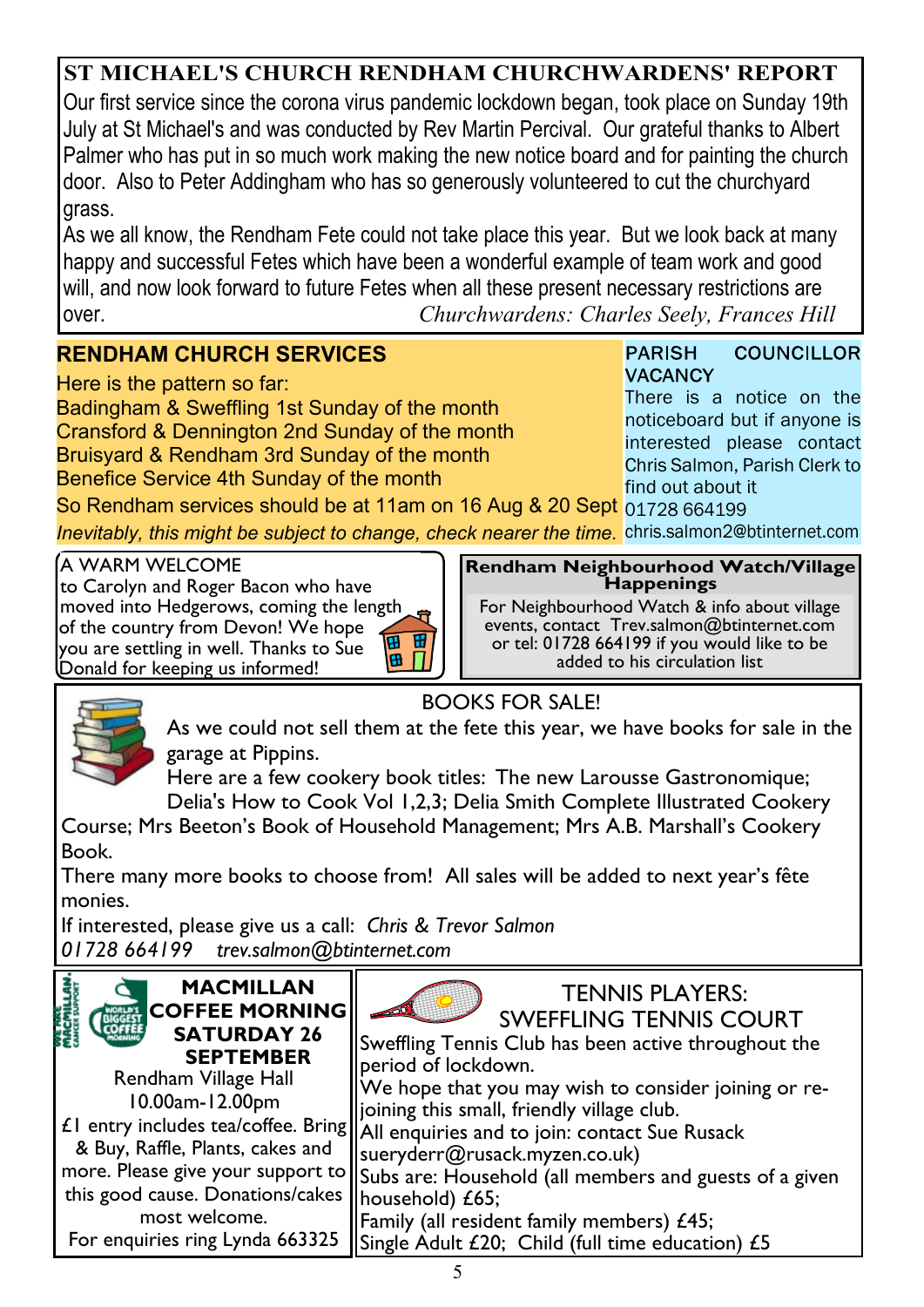### **NATURE NOTES**

*Geoffrey Abbott writes from over the river in Sweffling, but much is also relevant to Rendham!*



Who knew that Sweffling had its own official nature reserve? It is a very short stretch of roadside verge – the smallest nature reserve I have ever seen. Although small in area, verges can be an important survival of the sorts of grassland that have disappeared elsewhere. This one is designated and managed by Suffolk County Council, and contains

wildflowers characteristic of the Suffolk boulder clay, such as Agrimony. Most importantly, there is a large pale clover called the Sulphur Clover, quite scarce and not found on the sandier areas of the county. We went to have a look in June; it is actually a very pale yellow rather than sulphur coloured. Have a look next year. The verge is just beyond the top of Holden's lane, on the Glemham road and is signed, but walk slowly or you will miss it!



There were a good number of Meadow Brown butterflies all through the summer and later, from early July, the Gatekeeper, smaller and with brighter orange patches on the wings. Both of these species' caterpillars feed on a variety of the meadow grasses. Good butterfly news this year has been better numbers of the Small Tortoiseshell, until recently abundant, but in the last few years becoming quite scarce.

This has been attributed to the effects of a parasitic fly, Sturmia bella, present in Britain for only the last 20 years. The larvae of this fly eat the inside of the caterpillar, and emerge from the dead chrysalis.

Several people have told me that their gardens are being visited by families of Great Spotted Woodpeckers. This is the black-and white woodpecker that often comes to feeders, especially peanuts or fat balls. At this time of year the young can be easily distinguished; they are the ones with a bright red top to their crown. The male has a small red patch on the back of his head, and the female no red on the head at all.



I was thrilled to find a young Grass Snake on the drive at the end of June. I know that there are a few in the villages, where they like gardens with compost heaps, but they are not at all common in Sweffling which may be too dry for them. From its size, I guess that this one was one of last year's offspring, which suggests that somewhere they have been breeding. They will eat frogs, which we no longer have, but also newts, insects, slugs and worms. Look for a greenish colour with black

markings, and a patch of bright yellow with black edges behind each side of the head. They rarely bite if handled (not poisonous) but can produce a truly evil smell, so they are best not touched. For its own safety, I moved this little chap off the drive and left it beside the pond.

Sweffling's Jubilee Oak Tree was totally stripped of its leaves by caterpillars of the Brown-tail! Moth but has now made a remarkable recovery. It has an almost complete set of new leaves, and by the time its late summer leaves mature (they are called Lammas leaves, which Oaks habitually produce, presumably as insurance against just such depredation by leaf-eaters), it will be as good as new. I would finish by repeating how unpleasant the hairs of this, and other tent-building caterpillars can be. They are extremely irritant when touched and can travel about on the air to a surprising extent. *Geoffrey Abbott*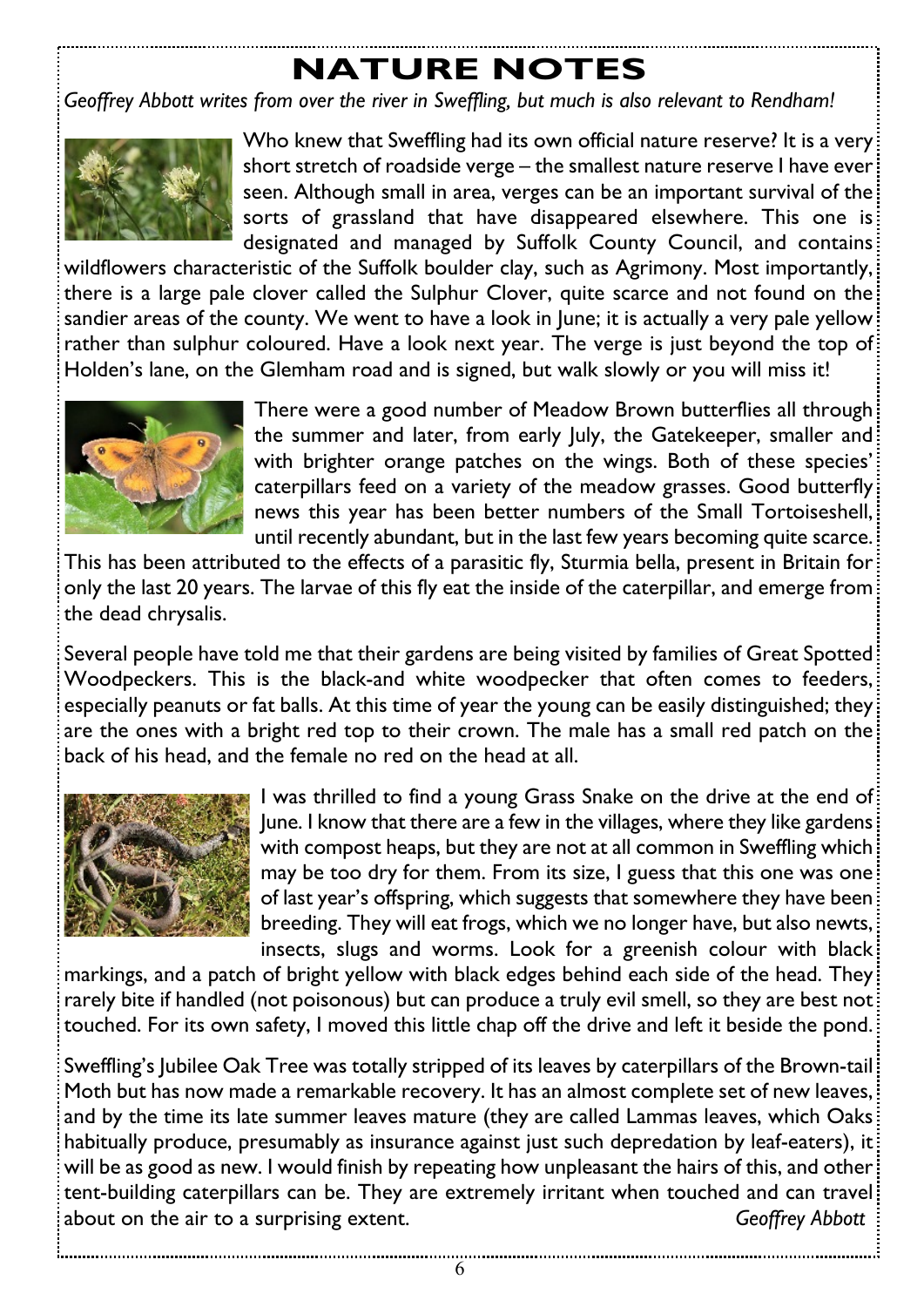#### SUFFOLK LIBRARIES

Saxmundham Library remains closed for the foreseeable future as the building is under renovation, but other libraries are open: Aldeburgh, Halesworth, Leiston, Southwold, Wickham Market, Woodbridge, sometimes on reduced hours. Check before you go www.suffolklibraries.co.uk

If you are still shielding or unable to get to another library, Saxmundham are hoping to offer a home delivery system in Aug/Sept. Books will be selected by staff and will be a general small selection (eg. 6 crime or historical, etc) or books that you have reserved. They will deliver once a week, drop them on your doorstep and collect any returns. If you are interested in this service, please email Liz.Gleave@suffolklibraries.co.uk.

Mobile Libraries are operating on the normal schedule, one person at a time. Sweffling Church Thursdays & Sweffling White Horse Tuesdays. No stop in Rendham.

SUFFOLK'S WASTE RECYCLING SITES ARE NOW OPEN, BY APPOINTMENT ONLY. You will only be able to take waste to a Suffolk Recycling Centre if you have booked a designated time slot Find out more at https://www.suffolkrecycling.org.uk/where-torecycle/recycling-centres/suffolk-recycling-centres-booking-page

| COVID-19 - ADVICE FROM<br>SUFFOLK COUNTY COUNCIL                                                                                                                                                                                                                   | COVID-19 - THE COMPULSORY WEARING OF FACE COVERING<br>IN SHOPS AND IN PUBLIC AREAS - Advice from Surgeries                                                                                                                                                      |
|--------------------------------------------------------------------------------------------------------------------------------------------------------------------------------------------------------------------------------------------------------------------|-----------------------------------------------------------------------------------------------------------------------------------------------------------------------------------------------------------------------------------------------------------------|
| The Suffolk County Council's<br>Covid page is<br>https://www.suffolk.gov.uk/corona                                                                                                                                                                                 | The introduction of the requirement for people to wear face covering in<br>shops is intended to help prevent the spread of the Covid-19 virus.<br>There are certain groups of people who are exempt from this                                                   |
| virus-covid-19<br>It tells you what help you can get,<br>provides useful general advice                                                                                                                                                                            | requirement and they include:<br>• children under the age of 11,<br>people with disabilities                                                                                                                                                                    |
| and guidance, and tells you where<br>you can get tested:<br>https://www.suffolk.gov.uk/corona                                                                                                                                                                      | those with breathing difficulties or<br>those who are travelling with someone who relies on lip reading.<br>These groups of people, their parents or guardians are able to indicate<br>the reason, if required, as to why they are not wearing a face covering. |
| virus-covid-19/covid-19-testing-in-<br>suffolk/                                                                                                                                                                                                                    | Government guidance suggests there is no requirement for evidence<br>for exemption. It should be sufficient for someone to declare that they                                                                                                                    |
| <b>Home, But Not Alone</b><br>Supporting vulnerable people in Suffolk<br>Coronavirus Emergency Phoneline                                                                                                                                                           | are eligible for an exemption direct with the person questioning them.<br>Please find gov.uk guidance here:<br>https://www.gov.uk/government/publications/staying-safeoutside-your-<br>home/staying-safe-outside-your-home                                      |
|                                                                                                                                                                                                                                                                    |                                                                                                                                                                                                                                                                 |
| <b>@08008766926</b><br>FREE                                                                                                                                                                                                                                        | FRAMLINGHAM SURGERY 01728 723627                                                                                                                                                                                                                                |
| You can call the Home, But                                                                                                                                                                                                                                         | Dispensary: (01728) 723957 www.framlinghamsurgery.co.uk<br>SAXMUNDHAM SURGERY:<br>LAMBSALE MEADOW 01728 602022 www.saxquax.co.uk<br>www.saxmundhamhealth.nhs.uk/                                                                                                |
|                                                                                                                                                                                                                                                                    | Use the 111 online coronavirus service if<br>you feel you cannot cope with your symptoms at home<br>your condition gets worse                                                                                                                                   |
| This emergency phoneline is                                                                                                                                                                                                                                        | your symptoms do not get better after 7 days<br>Only call 111 if you cannot get help online                                                                                                                                                                     |
| If you need urgent help<br>Not Alone phoneline if you<br>live in Suffolk and need urgent<br>help during the coronavirus<br>(COVID-19) pandemic.<br>for people who:<br>- do not have support available<br>friends.<br>family<br>from<br><sub>or</sub><br>neighbours | <b>CONTACT YOUR DOCTORS ONLINE</b><br>Fill out a simple online form to get advice and treatment by the end<br>of the next working day                                                                                                                           |
| - are struggling for food,<br>medicines or other essential<br>supplies<br>- are feeling lonely and isolated                                                                                                                                                        | If you are requesting a repeat prescription these can be sent to:<br>dispensary.saxmundhamhealth@nhs.net<br>Please include your name, date of birth, address and details of all<br>the medication that you are requesting.                                      |